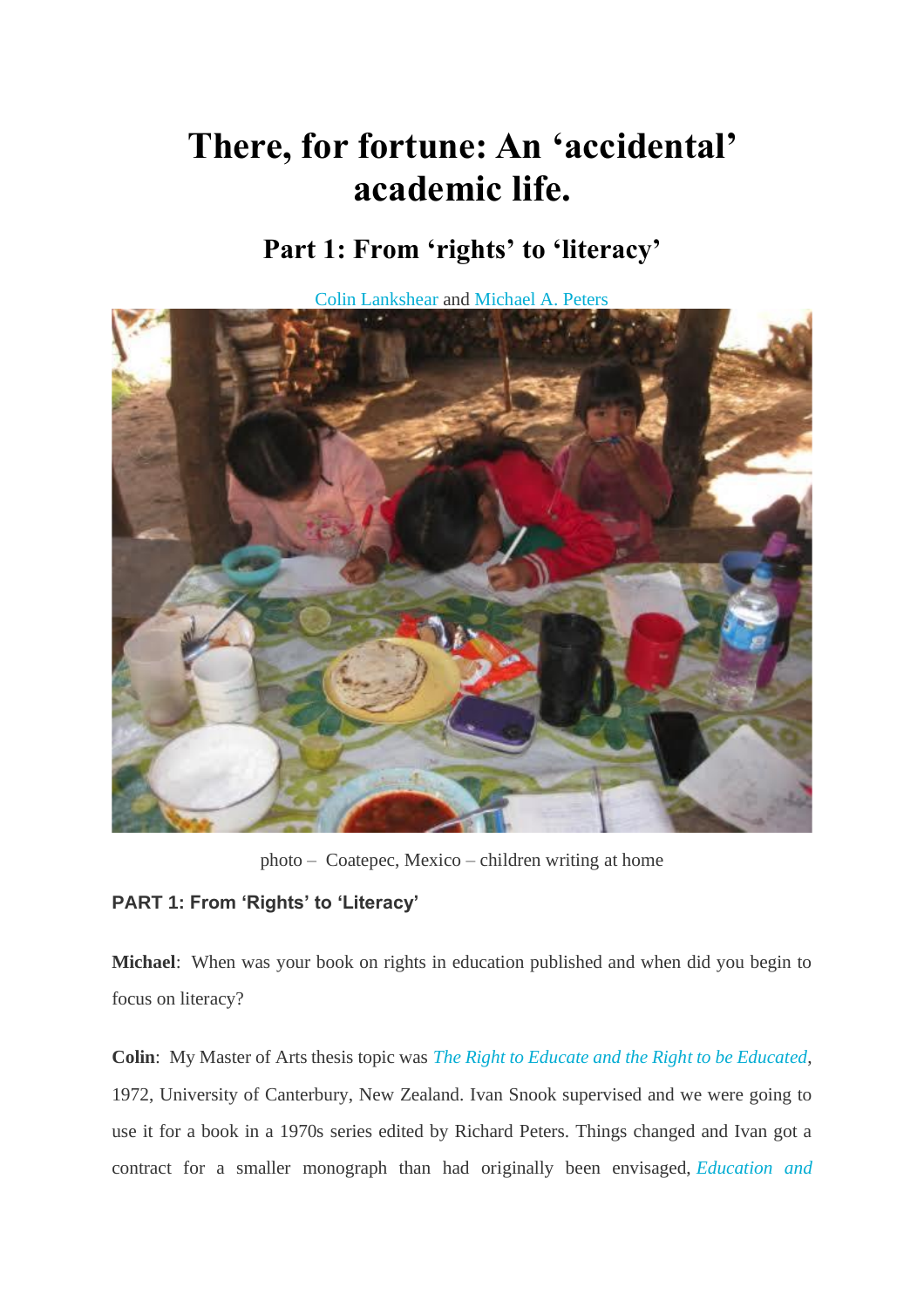*[Rights](https://books.google.co.nz/books/about/Education_and_Rights.html?id=6ydF6QeIlvEC&redir_esc=y)* (Melbourne University Press 1979). It was quite different from the original thesis, and I thought at the time it would have been nice to develop some of the arguments in greater depth, especially the ones around possible educational alternatives. On the other hand, the book highlighted the tension between suggesting possibilities for change and knowing such change was never likely to happen — even if it were desirable. Some of the proposals we advanced in the book reflected a kind of liberal idealist kite flying that was popular at the time. For example, lowering the legal school leaving age to 13 and offering young people opportunities to experience the world and come to thoughtful decisions about what they might like to become, and to consider what they would need to learn in order to become that. Such proposals were grist for lines of critique based on Marxist theory that emerged in Australasian educational philosophy from the latter 1970s.

**Michael:** How did you arrive at writing a thesis on rights in education, and what kind of work was it?

**Colin:** In the course of writing my thesis I came to understand my craft as partly involving learning how to analyse the concepts of rights, and what it means to educate and be educated, in terms of looking for what we can say about those concepts without ending up in glaring linguistic or logical contradictions; and to proceed from that basis to identify substantive actions, processes, distributions, and the like that seem consistent with the conceptual analyses. These wider aspects involved selections from values and theories that could be argued for on the basis of ethical, political, or psychological considerations. I also saw my craft as being concerned with identifying distinctions between different historical categories of rights and identifying some key aspects of their etymology and traditions. For me, being an educational philosopher was never about conceptual analysis alone, or even predominantly. This was largely thanks to Ivan, who saw engaging with ethics, psychology, and the history of social and political ideas as integral to developing any substantive position on educational matters. Mine was an apprenticeship to argumentation and to following lines of argument where they lead. But most of the substantive values, and practices construed as consistent with those values,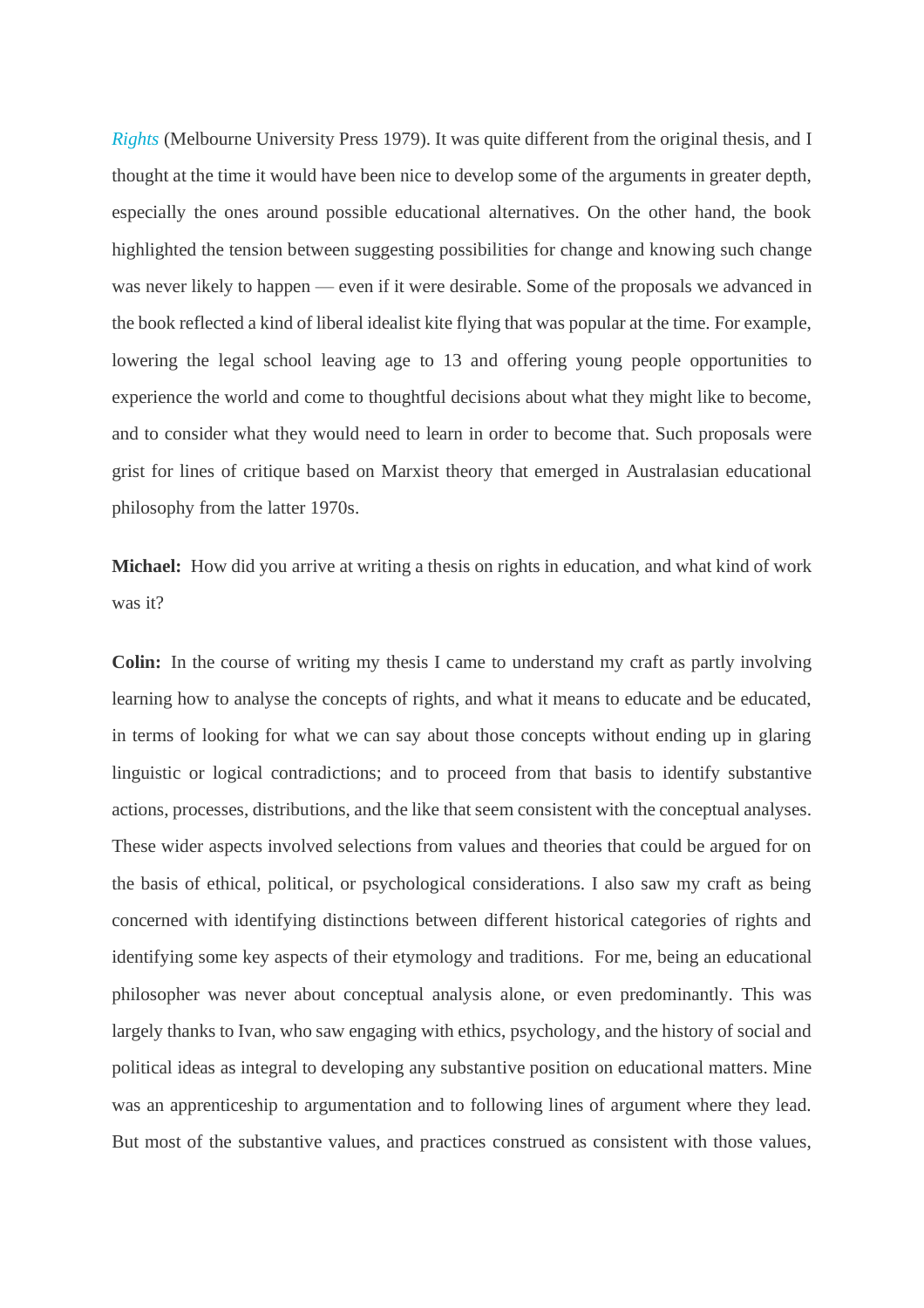drank deeply from the well of [Liberal Rationalism,](https://books.google.co.nz/books?id=-U0uRwIAH8QC&pg=PA76&dq=James+Walker,+Liberal+Rationalism+1984&hl=en&sa=X&ved=0ahUKEwi9s92QyoDqAhUxmeYKHV-7B5oQ6AEILzAB#v=onepage&q=James%20Walker%2C%20Liberal%20Rationalism%201984&f=false) which Jim Walker (1984) subsequently identified as the ideological heart of analytical philosophy of education.



Ivan Snook

It was an interest in *argumentation* that led me to Ivan. As a first year undergraduate in Education, I listened, captivated, as he laid out lines of argument for and against state funding for private schools based on religious belief. Never the sharpest knife in the drawer, I nonetheless saw very clearly that this lecture was not about *content*; it was about *competing lines of reasoning*. I knew I was interested in that and wanted more of it. That lecture was my first step on the way to writing a thesis and co-writing a book in education and rights.

In many ways I should never actually have arrived at either place. To get to university I needed to take a teacher studentship to support myself. Builder's labouring in the holidays was not enough. As a studentship recipient I was bonded to train as a teacher upon completing my degree, and to teach a year for each year of my studentship. By my second year of undergraduate study I knew I did not want to be a teacher. I discovered though that if my grades were good enough I could defer while I did a Masters degree.

That I got to do a Masters specialising in philosophy of education was largely because Ivan had gained my attention from the outset. But in my second undergraduate year I luckily met another person who influenced me greatly and in the same direction. I had seen Jae Renaut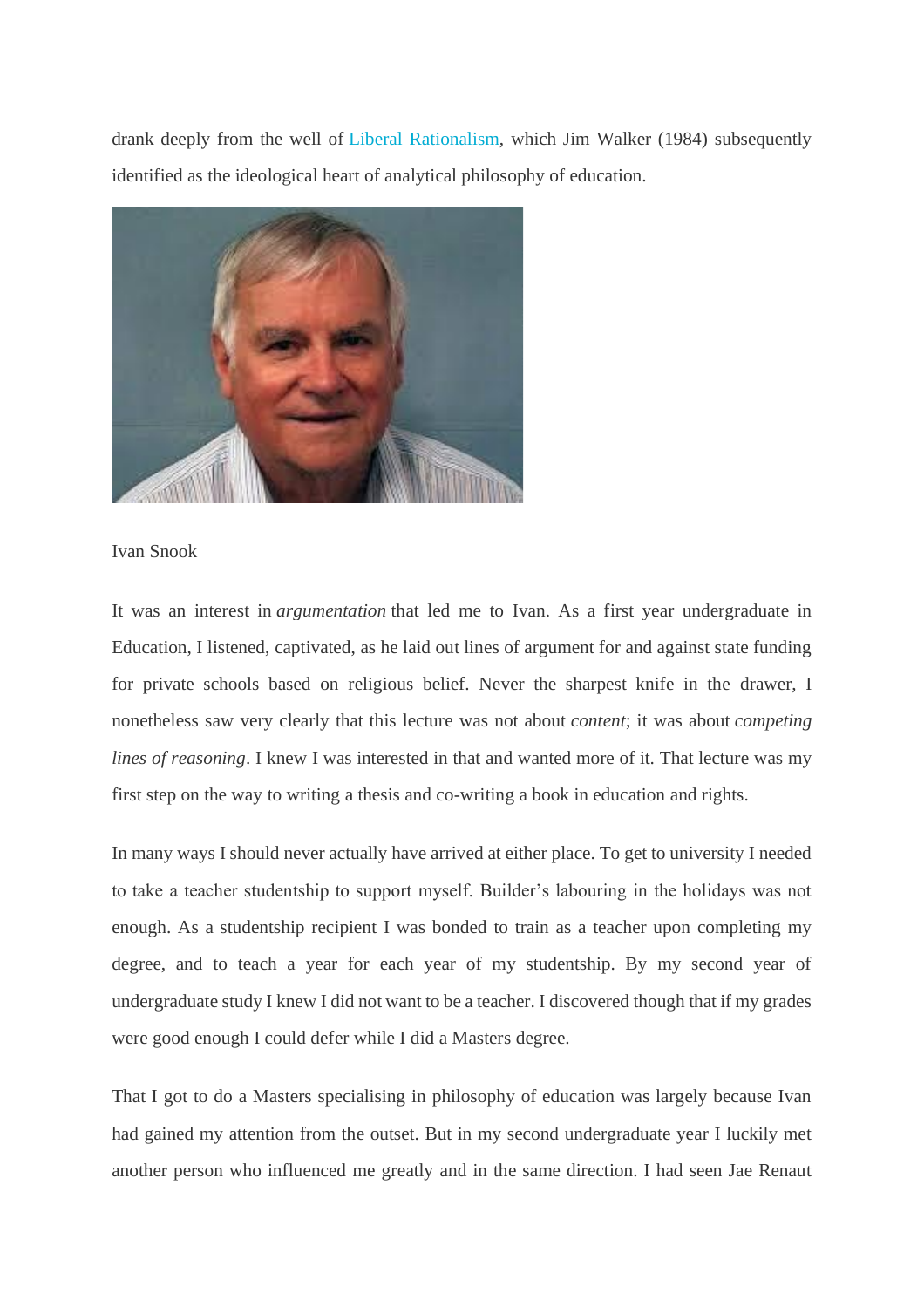perform as a folk musician and when he showed up in Education 2 lectures, we routinely sat together. When Ivan came in to do a block of lectures addressing Richard Peters' account of the concept of education, I was struggling to get it, but knew there was something to get. Jae was studying philosophy (not available to me because I was on a studentship). He helped me get my head around what I was not seeing. That was the beginning of the road that led to my specialising in educational philosophy. We'd spend hours hacking out ideas and alternative positions on essay topics. To a very considerable extent, Jae *was* my undergraduate university education. And in a conversation a couple of years later he effectively pointed me toward trying to become an academic.

Strapped for cash while studying, I welcomed Jae's invitation to join him as a cleaner at one of the university halls of residence. There were endless conversations, on the job and after. One day we were working away, talking about life, and Jae said "You know, given that one must be *something*, one might as *well* be an academic." That stunned me. I had never thought about it. Jae had, "there aren't many jobs going, but having a First Class Masters might get a step in the door." When I eventually knew that I would be graduating my Masters with First Class Honours I asked the studentship committee if I could defer to do my PhD. They informed me that I could indeed defer, and that lecturing at university was an option for paying back my bond.

Jae and I had spent many hours talking about conceptual analysis, and we had our critiques of its limits so far as substantive philosophy was concerned. But we learned to do it as well as we could and developed a sense of where you looked (in ethics, political theory, history, etc) for the larger vision. Ivan sharpened many things for me along the way. Shortly after I completed my Masters, Jae and his partner decided they were leaving to live overseas. He was selling up and asked if I wanted to buy anything he was leaving behind. He had a 1950 BSA 500 single cylinder motorcycle in parts that he had planned to restore. It was complete and original, and Jae said he could give me the name of a friend who would help me learn how to do the restoration. With much help I restored the 500 single before I had even learned to ride. I learned and got hooked.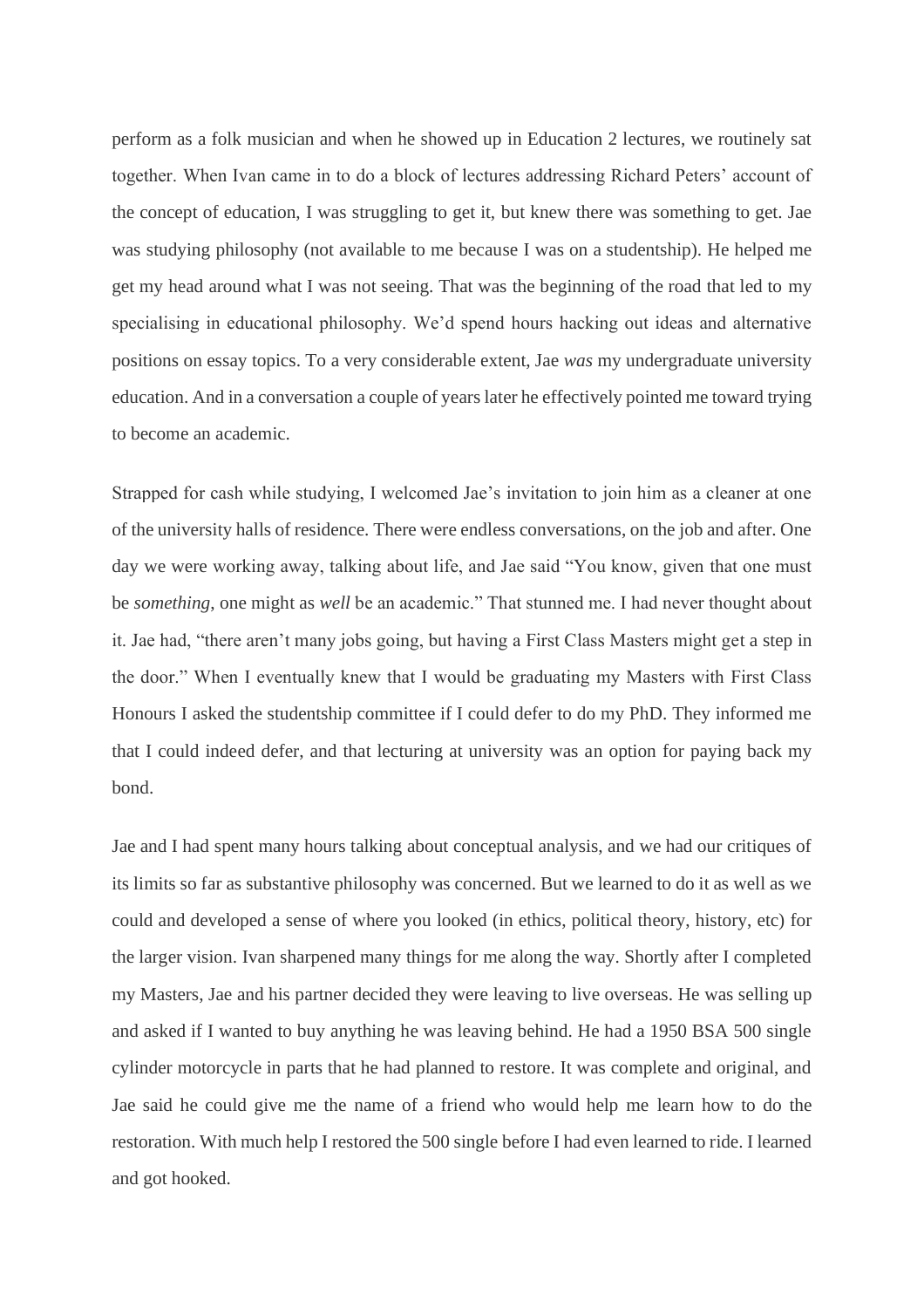

At the end of the Masters coursework I received an A+ in

Ivan's Masters paper, and it was a no brainer that I'd do my thesis with him. He asked what I wanted to do. I said "Anything you are interested in. The topic is not so important to me. What *is* important is that I want to learn to be like you, to be able to think and argue and write like you do; and my best chance of that is to work with you on something you are genuinely interested in." Ivan was interested in Rights at the time, and so "Rights" it was.

**Michael:** What was your doctorate in philosophy of education about?

**Colin:** When it came to lining up a PhD project in philosophy of education Ivan said it was time for me to do some full time study in the Philosophy Department, so sorting a topic early would help with deciding which Philosophy courses would best support the thesis work. We agreed that Richard Peters' argument as in his paper ['Freedom and the development of the free](https://www.taylorfrancis.com/books/e/9780203861158/chapters/10.4324/9780203861158-19)  [man'](https://www.taylorfrancis.com/books/e/9780203861158/chapters/10.4324/9780203861158-19) would be a good focus, since my informal discussions with Jae had concluded, with Hume, that reason was the slave of the passions.

Like my work on 'Rights' I stuck with a loose version of analytic philosophy that involved a lot of inquiry about concepts. My inquiry was framed by the question of what a philosopher might say about the relationship between access to liberty and becoming a free person. I understood freedom as a paradigm case of what W.B. Gallie called "essentially contested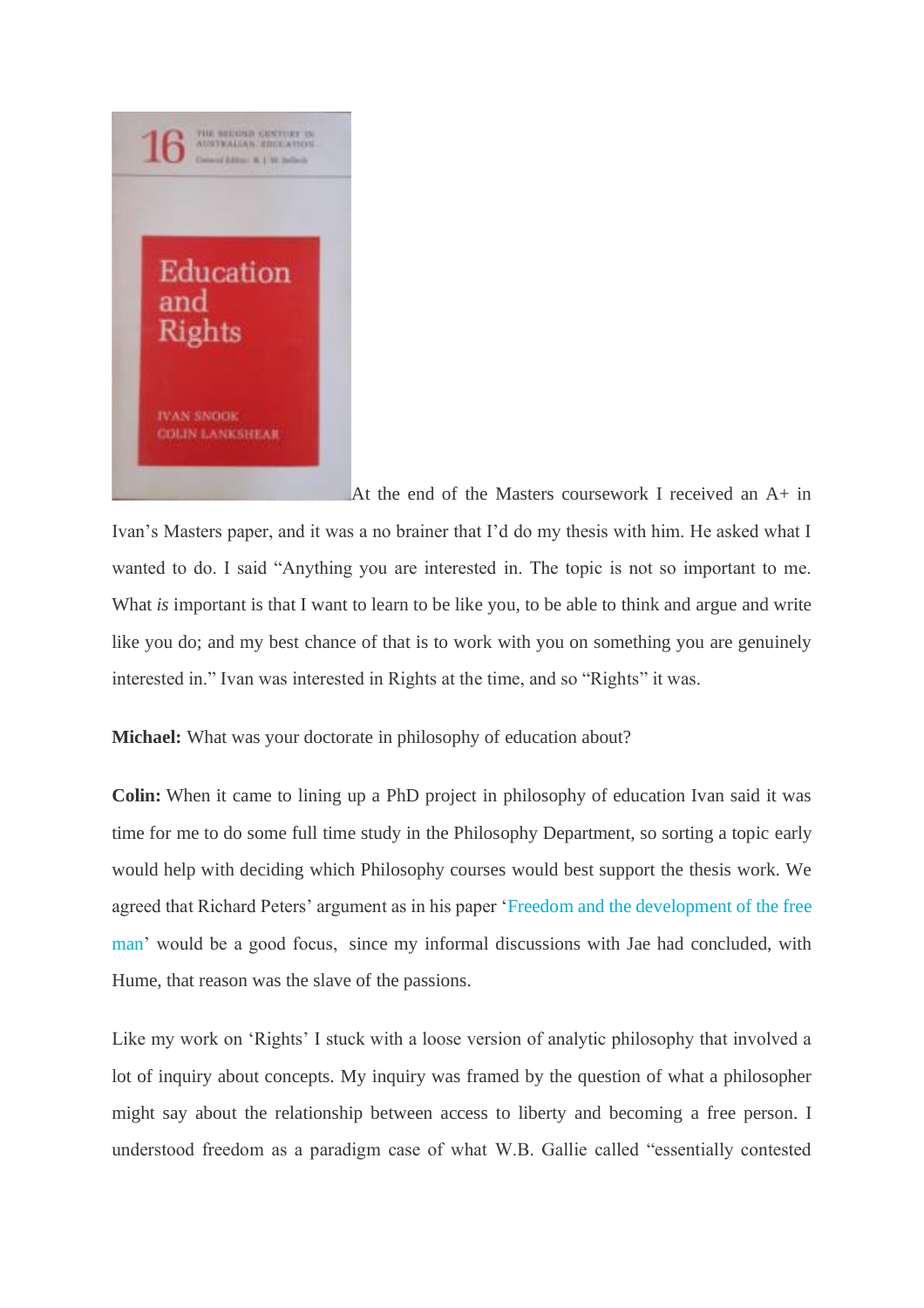concepts", and found Gerald MacCallum's triadic relation model of freedom a useful frame for sorting some of the conceptual issues. Moreover, while there was some mileage to be had from asking questions like whether liberty was better understood in terms of constraints to *wants* or constraints to *choices*, I saw none to be had from *analyzing* the concept of a free person. It seemed to me that this was an ideal to be built from the ground up, based on a valuative standpoint for which one made supporting arguments.

In the thesis I did what I had *not* done in my account of rights in education: I argued at length against liberal rationalism and came up with an ideal of free personhood that consisted in getting one's wants sorted out into a coherent and manageable 'set' that allowed for a satisfying and fulfilling life. While this was the antithesis of rationalism it was still quintessentially *liberal* in respect of its individualism. And it was still a classic case of philosophy of education as an exercise in what Kevin Harris called "supportive rhetoric". It didn't help that Harris' book was published just months before I finally finished the thesis.

That was not the only 'existential' complication for me so far as the thesis was concerned. A couple of years before I completed, Michel Foucault's *[Discipline and Punish](https://books.google.co.nz/books?id=6rfP0H5TSmYC&dq=foucault+discipline+and+punish,+1977&hl=en&sa=X&ved=0ahUKEwiR7vrjzYDqAhWm6nMBHSXVBRcQ6AEIODAC)* appeared in English, with all its implications for discussing freedom. My thesis was too far advanced by then to consider changing horses in midstream. That decision was easy enough. Far more problematic was the issue of bypassing Paulo Freire, having discovered him. It was not an issue in the sense that my topic was already in place, had passed through the confirmation hoops, was already under way, and did not formally require taking account of Freire's position. Rather, it was difficult in the sense that, after reading Freire, I wished I had been doing a different thesis. By then I was enjoying my first academic full-time job and ongoing employment at the end of my fixed term appointment required getting the thesis completed as quickly as possible.

As destiny would have it, my date with Paulo Freire was just around the corner. The brute reality is that doing the PhD almost did me in. For long periods it simply tormented me. I felt out of my depth for months at a time, and remember reading and re-reading Rousseau's *Social Contract* for weeks on end, simply to be able to nail a lynchpin paragraph. By the time I had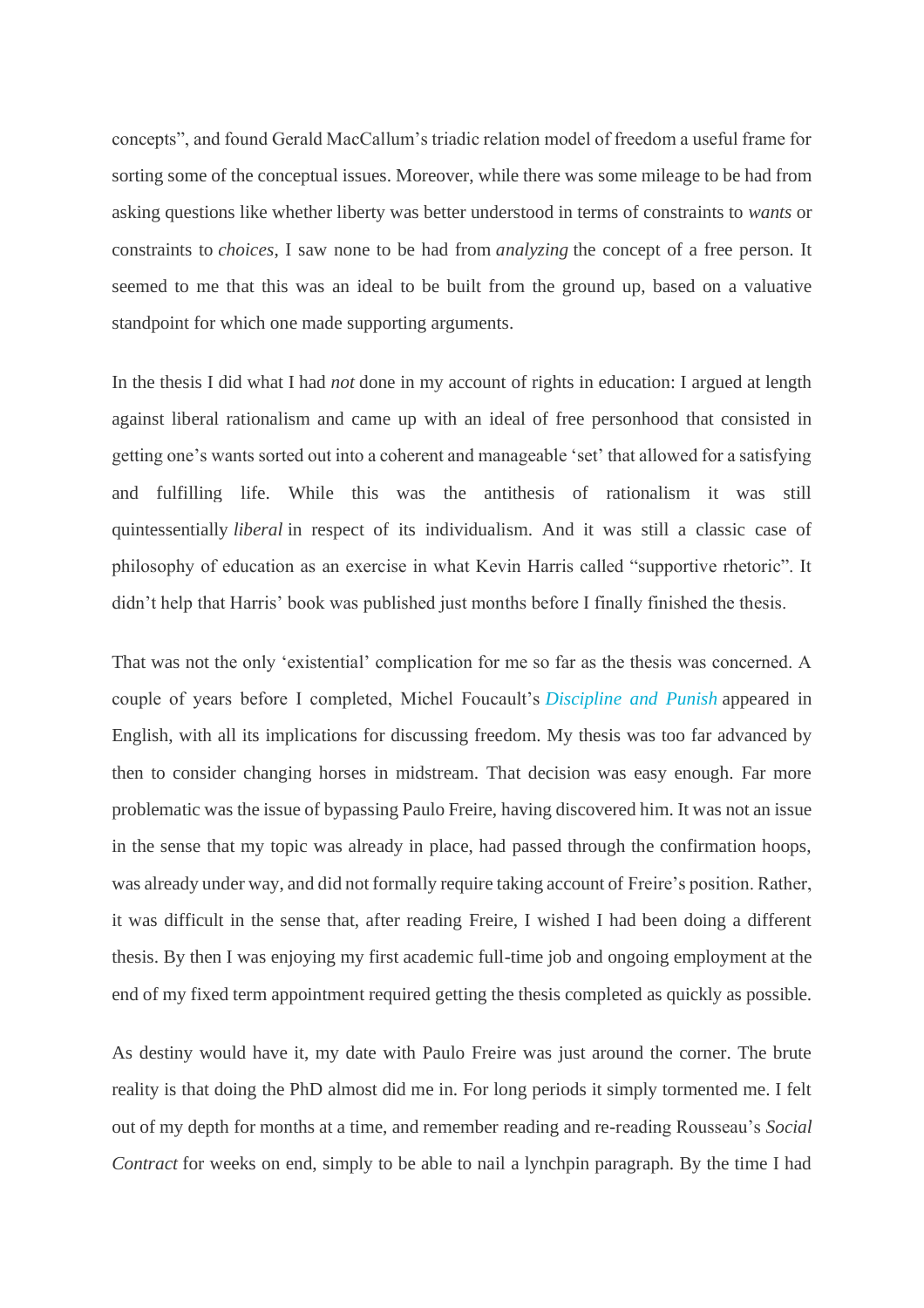finally finished and defended my thesis in 1979 [\(Freedom and education: an application of](https://ir.canterbury.ac.nz/handle/10092/1067)  [ethics, political philosophy and philosophy of mind to some of the problems associated with](https://ir.canterbury.ac.nz/handle/10092/1067)  [freedom in education\)](https://ir.canterbury.ac.nz/handle/10092/1067) I was really in no shape to be riding motorcycles. And just six weeks or so after my thesis defense — in the early hours of 2 February 1980 — I was on the BSA 500 motorbike I had bought from Jae at the outset of my doctoral study, in the wrong place, at the wrong time and, definitely, in the wrong 'state'.



BSA & hair 1979

**Michael:** So when and how did you make the shift to "Literacy"?

**Colin:** I spent much of 1980 in hospital as my orthopedic surgeons mended 9 fractures between my right knee and my ankle. The first month passed in a haze as we beat off gangrene and passed through four long surgical procedures. When the haze subsided, friends, students and colleagues who knew I had been reading Freire told me on their hospital visits that the Sandinista Government in Nicaragua had launched a national literacy crusade and a local organisation was co-ordinating support. They had heard that the approach to teaching literacy was based strongly on Freire's work, with him as a consultant. That got me back reading Freire, and following the campaign as best I could.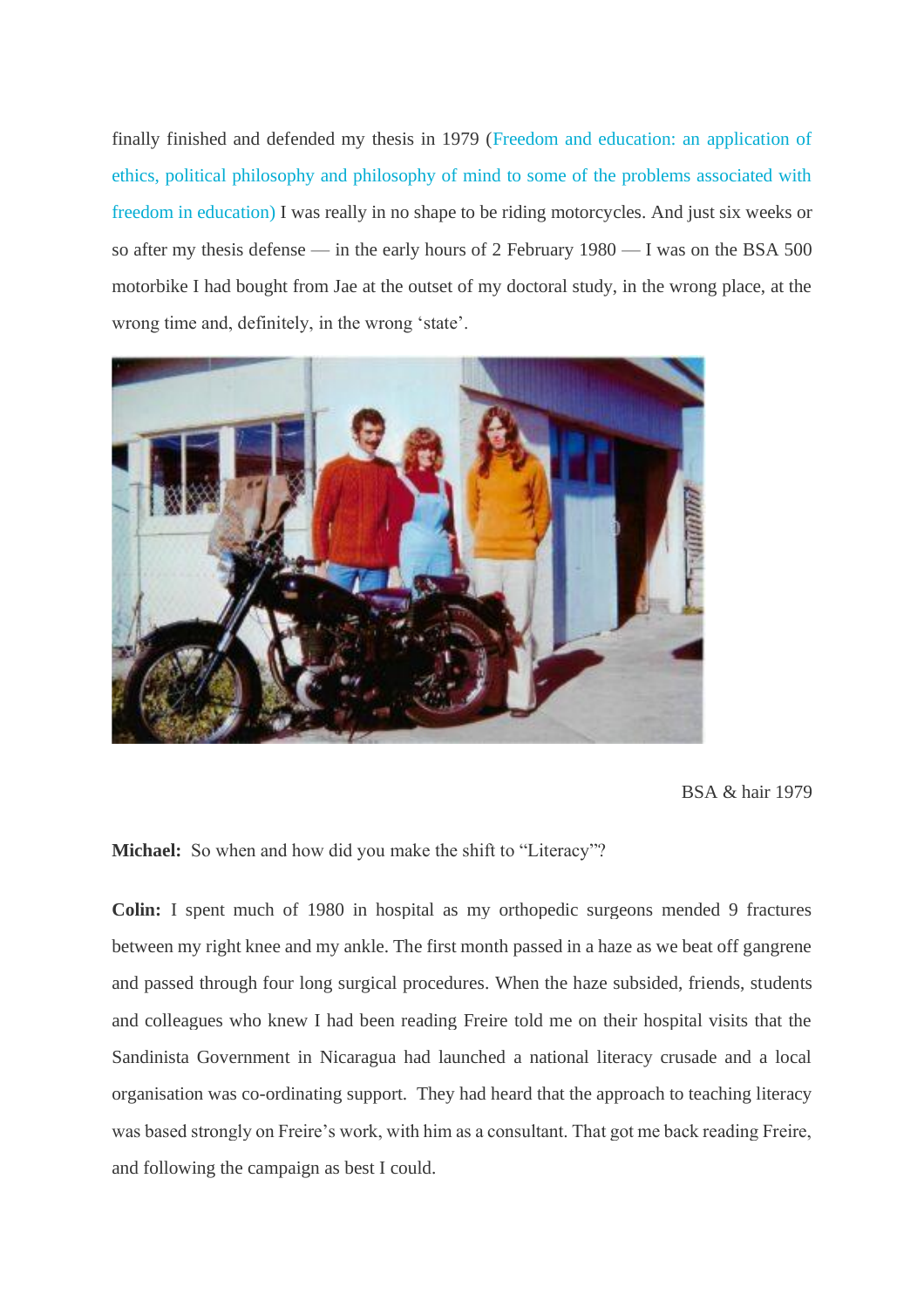When finally out of hospital and back at work I began developing courses on literacy and education in revolutionary societies, as a way of shifting academic direction and getting more of a political focus into my courses. This very much reflected the influence of colleagues in PESA who had been mounting their critiques of analytic philosophy of education for several years by then. I found Kevin Harris' 1979 book *[Education and Knowledge](https://www.bookdepository.com/Education-Knowledge-Kevin-Harris/9781138694132)* absolutely compelling. It awakened a political interest in me that had really been asleep after my first year at university. And Robert Mackie's 1981 *[Literacy and Revolution: The Pedagogy of Paulo](https://www.amazon.com/Literacy-Revolution-Pedagogy-Paulo-Freire/dp/0826400558)  [Freire](https://www.amazon.com/Literacy-Revolution-Pedagogy-Paulo-Freire/dp/0826400558)* provided an ideal text for my shifting teaching interests.

But the event that on its own did most to push me into writing about literacy was absolutely random. It came from deep out of left field. Some time in 1982 a colleague at Auckland passed me a copy of the [Adult Performance Level Study](https://pesaagora.com/columns/there-for-fortune-an-accidental-academic-life-part-1/Adult%20Performance%20Level%20Study) (APL) that had been undertaken at the University of Texas on behalf of the US Office of Education. It provided a model of functional literacy on the dimensions of content and skills, and it appalled me. All I could think of at the time was "talk about tools for constituting people as beings for others." It would doubtless have helped enhance the capacity of marginally literate people to be more efficient consumers, and to be able to find their way around bureaucratic offices and documents. But it downplayed writing, and seemed to me would actually mask the potential reading and writing have for developing critical acumen and stimulating effective (political) action to promote one's own interests and others like oneself.

My outrage — it burned — moved me to write a piece on functional literacy that critiqued the APL study and developed an alternative conception of functional literacy, trading on Freire's idea of our ontological vocation as human beings. I gave Aristotle's idea of function a twist, arguing that "our ontological vocation to be more fully human" could be construed as our *function* as human beings. From there it was a simple matter to run a Freirean line on literacy as an ideal of functional literacy.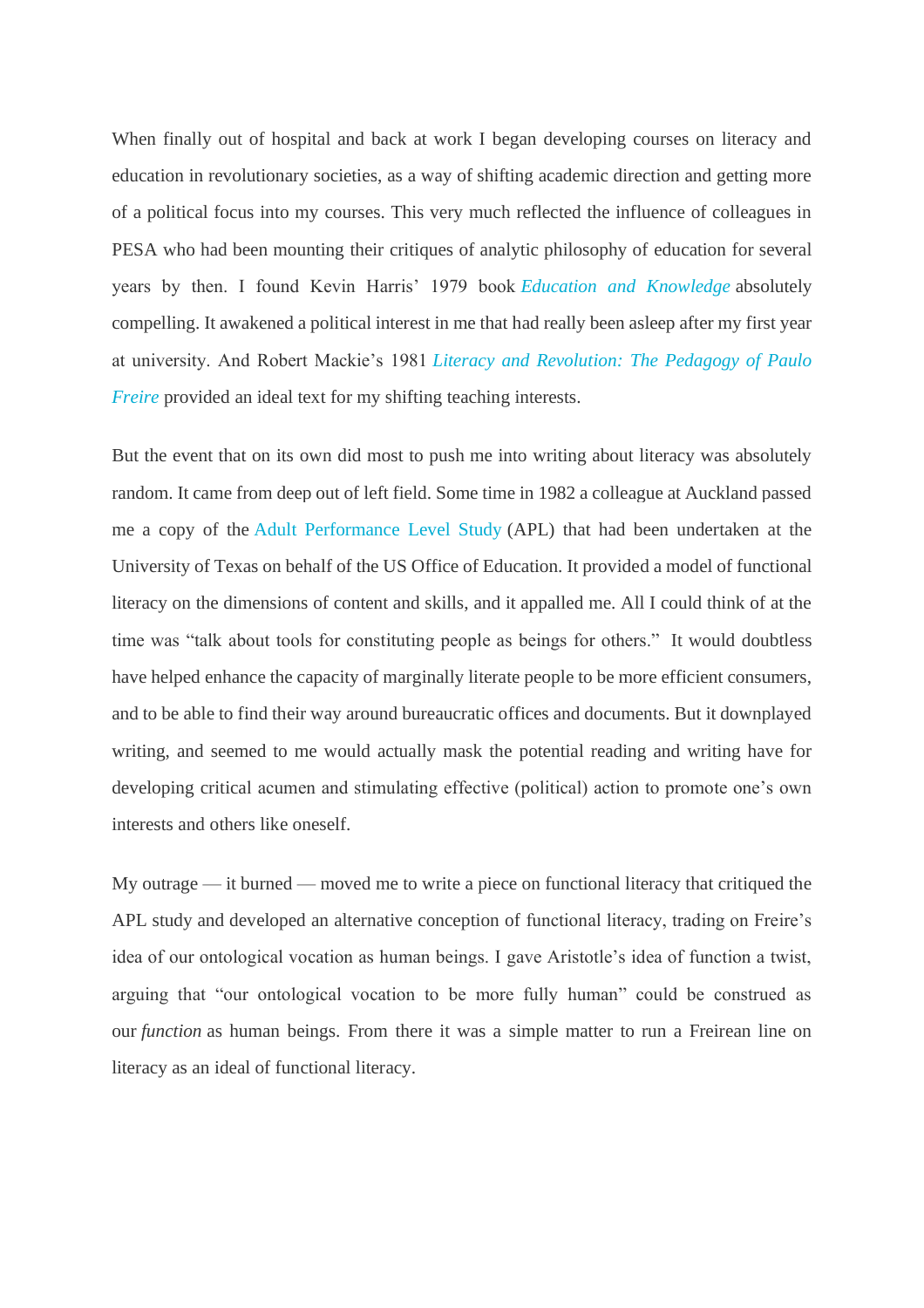

Michael & Rima Apple

I presented it at the 1983 PESA conference where some kind people said complimentary things about it. Around 3 weeks after the conference I was blown away to receive a letter from Michael Apple who was at the conference, although I had not met him there. He wrote saying he had shared the paper with his grad students and they thought it was a worthy intervention. Michael encouraged me in no uncertain terms to publish the paper. I experienced that as an impressive act of collegial generosity, and what we would now call mentoring. And as far as my academic work was concerned it changed *everything*. It actually set my academic life on a wholly new course. It resulted in two published papers on the theme of functional literacy, but also got me writing about literacy in Nicaragua and the difference between the ethos of the literacy campaign and the ethos of the APL study.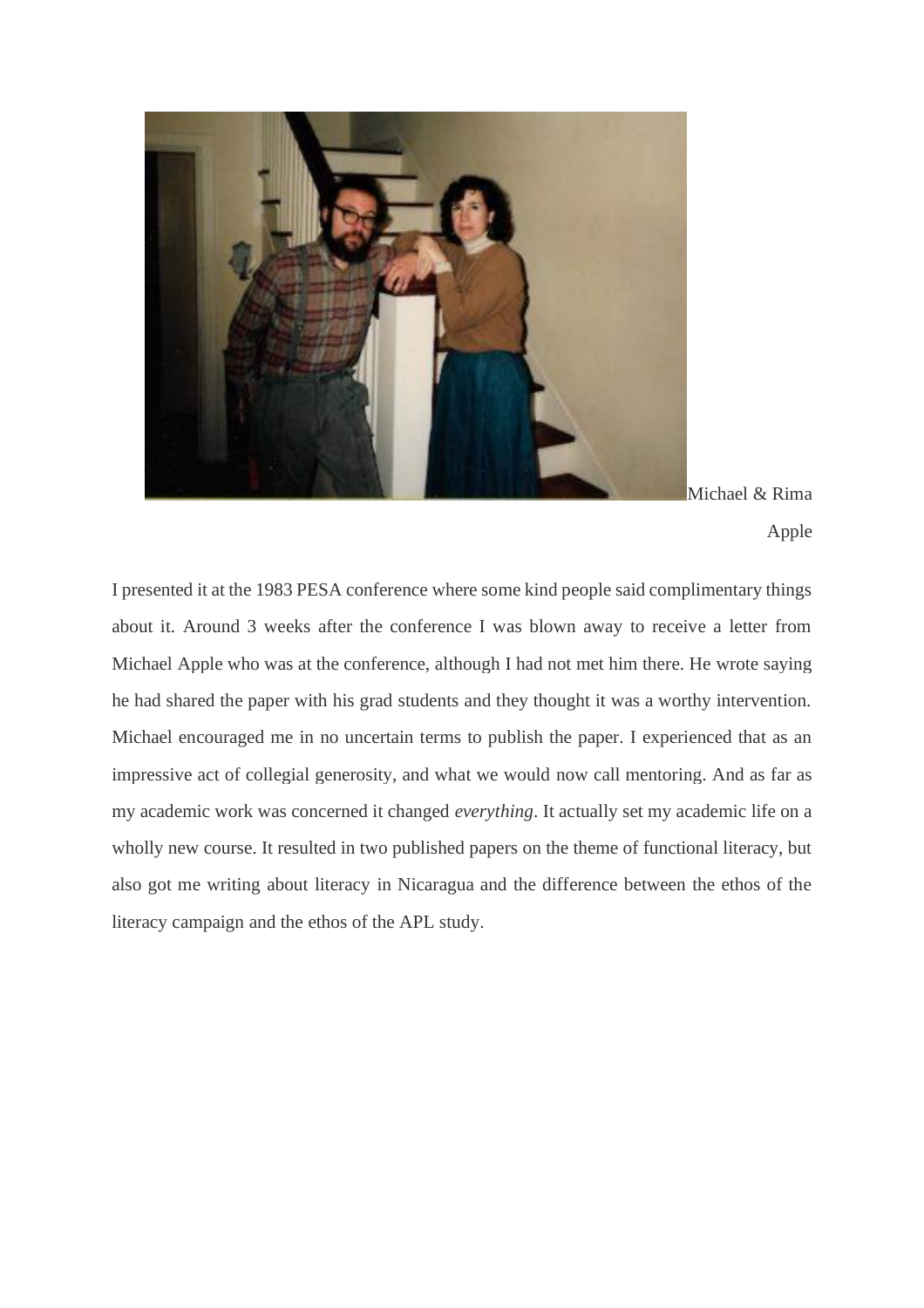

#### Ivor Goodson

This work still drew substantially on the combination of concept building and style of argumentation that I had arrived at in my PhD, but now also referred to field work, interviews and artifacts to advance a standpoint on literacy as a cultural phenomenon. By 1986 I had thought about literacy quite a bit. One day there was a knock on my office door. It was Ivor Goodson, on a visit to New Zealand. I had never met Ivor, although I knew some of his work. He asked if I would like to go for a beer and he told me he had read something I had published and there was a paragraph in it he quite liked. (I asked if he was sure it wasn't just a long sentence.) Ivor asked what I was currently working on, and I told him literacy and revolution. He then asked if I would be interested in writing a book for a series he was editing. Ivor added that titles need three things, so it would be necessary to get something like schooling into the fame as well. Within a week I had a contract to write *[Literacy, Schooling](https://www.researchgate.net/publication/291334369_Literacy_Schooling_and_Revolution)  [and Revolution](https://www.researchgate.net/publication/291334369_Literacy_Schooling_and_Revolution)* (Falmer Press, 1987).

At the outset of writing that book I found Brian Street's 1984 *[Literacy in Theory and Practice](https://books.google.co.nz/books/about/Literacy_in_Theory_and_Practice.html?id=R0UdWQ5thf8C&redir_esc=y)*. It hit me like a wall and, along with the work of Silvia Scribner and Michael Cole, seemed to me absolutely 'right' and, happily, consistent with Freire. Since then I have maintained a broadly sociocultural approach to understanding literacy as a cultural phenomenon.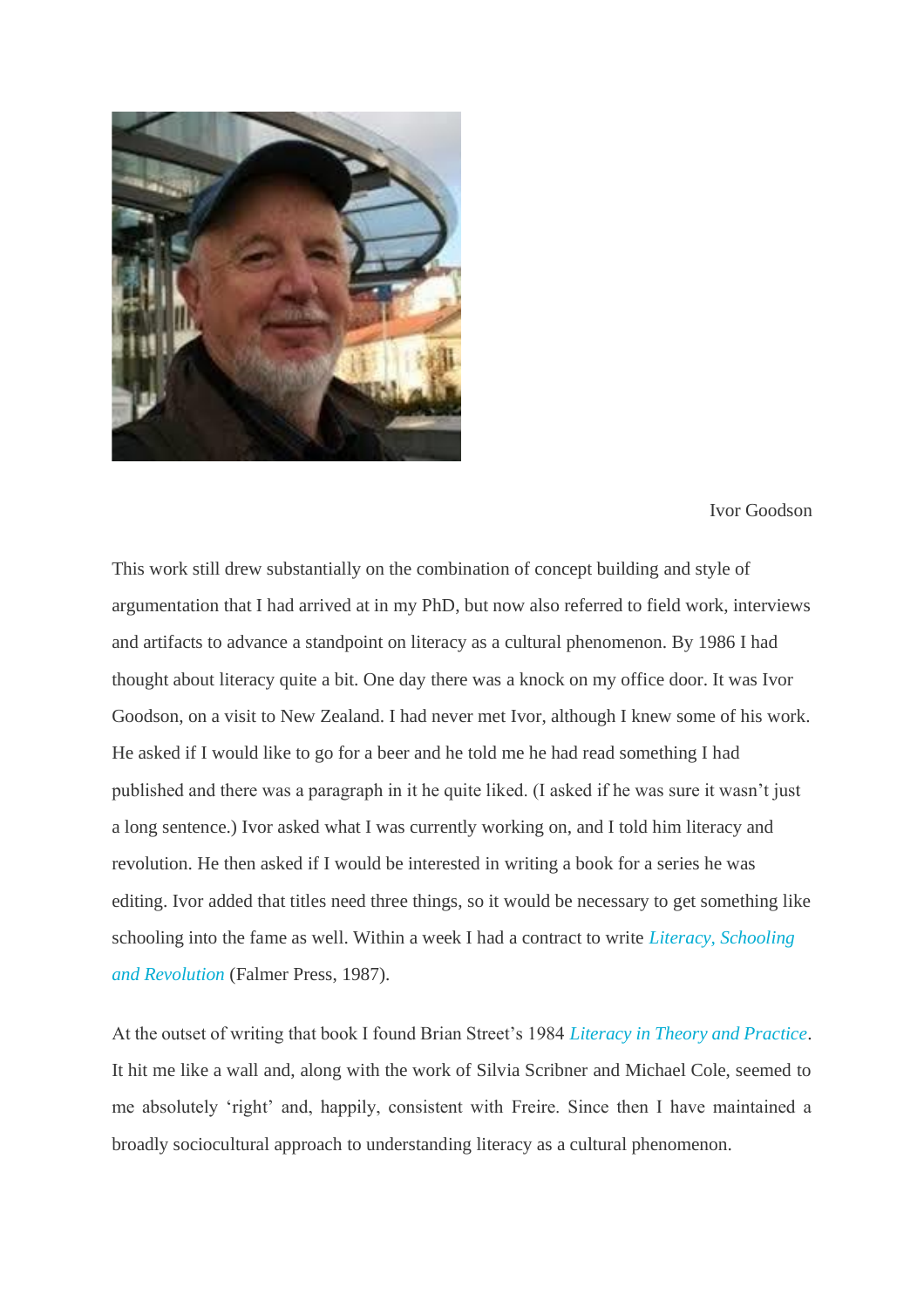*Literacy, Schooling and Revolution* (1987) did well. Within a couple of years I was known beyond Australasia as someone who wrote about literacy from a broadly sociocultural perspective, with strong Freirean inflections, and who used this conceptual and theoretical frame to interpret and evaluate empirical cases of literacy in classrooms and communities. This was an absolutely unplanned and entirely unpredictable trajectory given where I was at the end of my doctorate. I had pursued an academic job as a philosopher of education to earn a living and pay back my studentship bond. And now I was writing about literacy and making connections with people around the world as the book garnered many favourable reviews and was one of the American Educational Studies Association's 'outstanding recent books' for 1988.

But I could not have written it without a challenge provided by some students in a course I was teaching in 1984. They asked "how do you know how accurate the reports are about the Nicaraguan Literacy Crusade?" So I made a trip to Nicaragua over the university summer vacation in 1984-85, and spoke to people who were involved at all levels. These included international observers, librarians, people who had taught in the campaign, and people who had participated. In Nicaragua I gathered every document and artifact I could find, recorded conversations on tape, and met two remarkable people who spoke English. One was a cadet reporter from the newspaper *Barricada* who had participated in the English language version of the campaign on the Miskitu Coast. The other was an Ecuadorian researcher named Rosa María Torres, Adviser to Nicaragua's Vice Ministry of Adult Education 1981-1983.